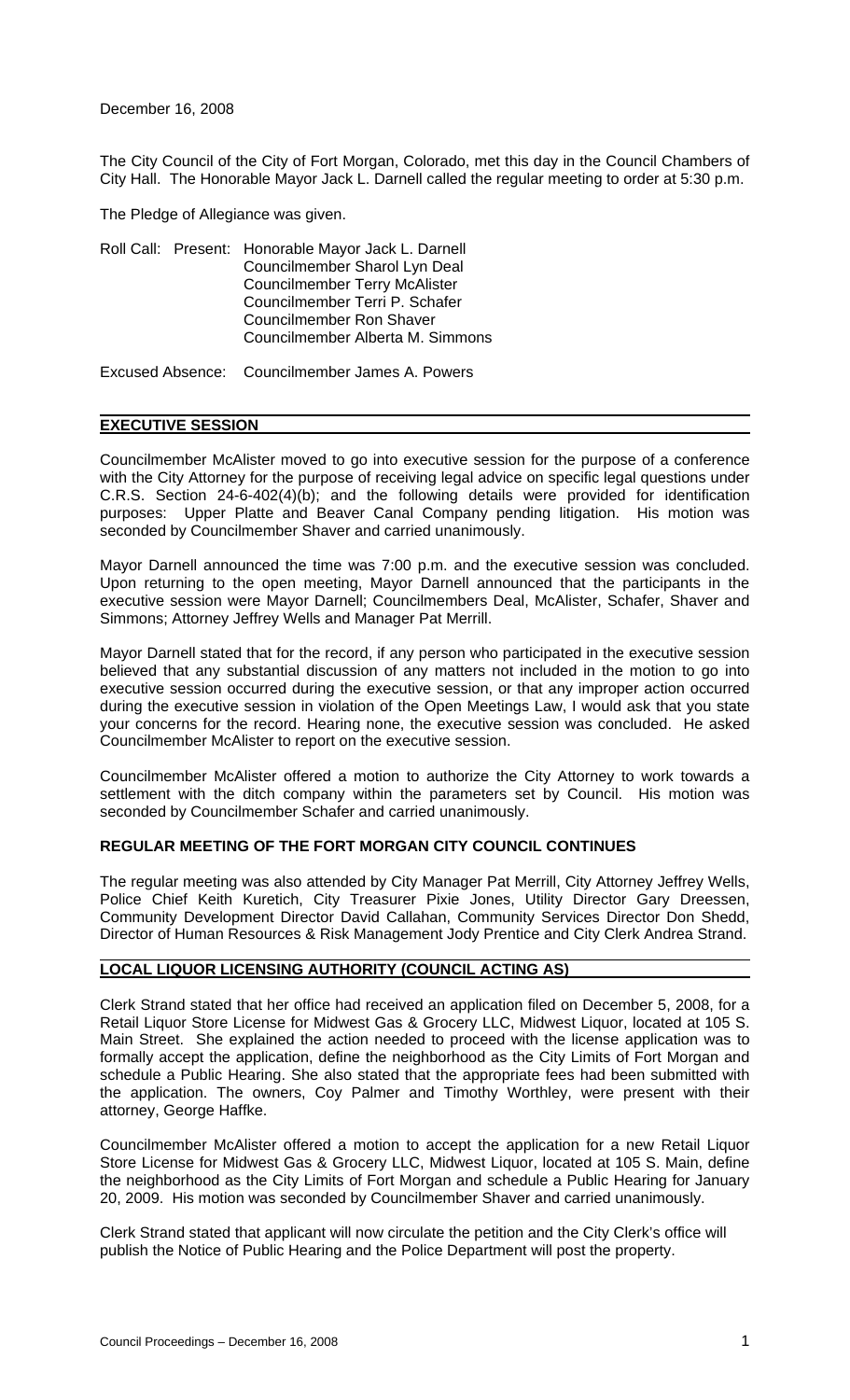### **DISCUSS AND/OR ACTION REGARDING ADDITIONAL WORK ON THE JACK'S BEAN ABATEMENT PROJECT**

Manager Merrill provided history of the Jack's Bean property. He stated that in June 2000, the City received an environmental report from Herron Company on the purchase of the Jack's Bean property. It stated that there was significant asbestos contamination and estimated that the abatement of asbestos would be \$410,265. This did not include asbestos air monitoring or demolition of the structure. The property was purchased on August 15, 2000, for \$50,000. Council approved a bid on July 1, 2008, for the abatement of asbestos and demolition to Western Cleanup in the amount of \$242,348.33, plus environmental costs of monitoring of \$48,150.

Manager Merrill stated that as the project continued it was discovered that additional asbestos had been uncovered. His recommendation to Council was to approve an additional \$110,035 to Aspen Company \$18,500 for abatement; Denver Environmental \$56,000 for monitoring; and \$35,280 Western Cleanup for disposal cost. He also stated that there was an option to remove the floor at an additional cost of \$4,000, for a total of \$114,500. This would be taken from the 2008 budget with the remaining amount to be paid in 2009. A summary of the budget line items would be provided to Council later in the year.

Councilmember Schafer commented that we have to finish the project correctly. Councilmember McAlister asked about the other bidders. Manager Merrill stated they would still be higher.

Mayor Darnell requested a contract be presented for Council's consideration at the next regular meeting and provide Council with a summary of the appropriations in the budget.

# **APPROVE THE PURCHASE OF A TRACTOR AND ACCESSORIES FOR THE FORT MORGAN MUNICIPAL AIRPORT FROM WICKHAM TRACTOR COMPANY, FORT MORGAN, IN THE AMOUNT OF \$93,903.34. THIS IS A CDOT GRANT PURCHASE WITH A CITY MATCH OF 25%**

Manager Merrill corresponded with the other local vendor who does not offer the equipment needed for the equipment. The delivery time would be three to four months to receive the part. He was still waiting to hear from them for additional information.

Councilmember McAlister offered a motion to approve the purchase of a tractor and accessories in the amount of \$93,903.34. His motion was seconded by Councilmember Simmons and carried unanimously.

### **CONSENT AGENDA (BY RESOLUTION, COUNCIL ACTING AS THE LOCAL LIQUOR LICENSING AUTHORITY)**

Clerk Strand presented the Consent Agenda for Council consideration. Councilmember Simmons offered a Resolution to approve the Consent Agenda as presented and moved for its adoption. Her motion was seconded by Councilmember McAlister; said Consent Agenda being in words, letters and figures as follows, to wit:

- A. Approve the minutes from the December 2, 2008, regular meeting and the meeting of the Board of Directors of the Riverview Commons General Improvement District.
- B. Approve the disbursements and payroll for November 2008.

# **Disbursements Report – November 2008**

| A-1 Chipseal Company, supplies<br>Accu Steel, Inc., storage building payment #1 | \$9,950.00<br>\$21,149.67 |
|---------------------------------------------------------------------------------|---------------------------|
| Accu Steel, Inc., storage building payment #2                                   | \$21,149.67               |
| Accurint, web name search                                                       | \$330.90                  |
| Active Lock Service, service call, rekey locks                                  | \$225.00                  |
| Affiliated Credit Service, misc deductions                                      | \$100.00                  |
| Aflac, additional insurance                                                     | \$2,158.68                |
| Alternative Technologies Inc., oil testing                                      | \$99.00                   |
| Ambiente H2O Inc., supplies                                                     | \$211.75                  |
| American Eagle Distributing, beer                                               | \$149.00                  |
| American Water Works Assn, supplies                                             | \$109.50                  |
| Animal Care Equip & Svcs, supplies                                              | \$174.23                  |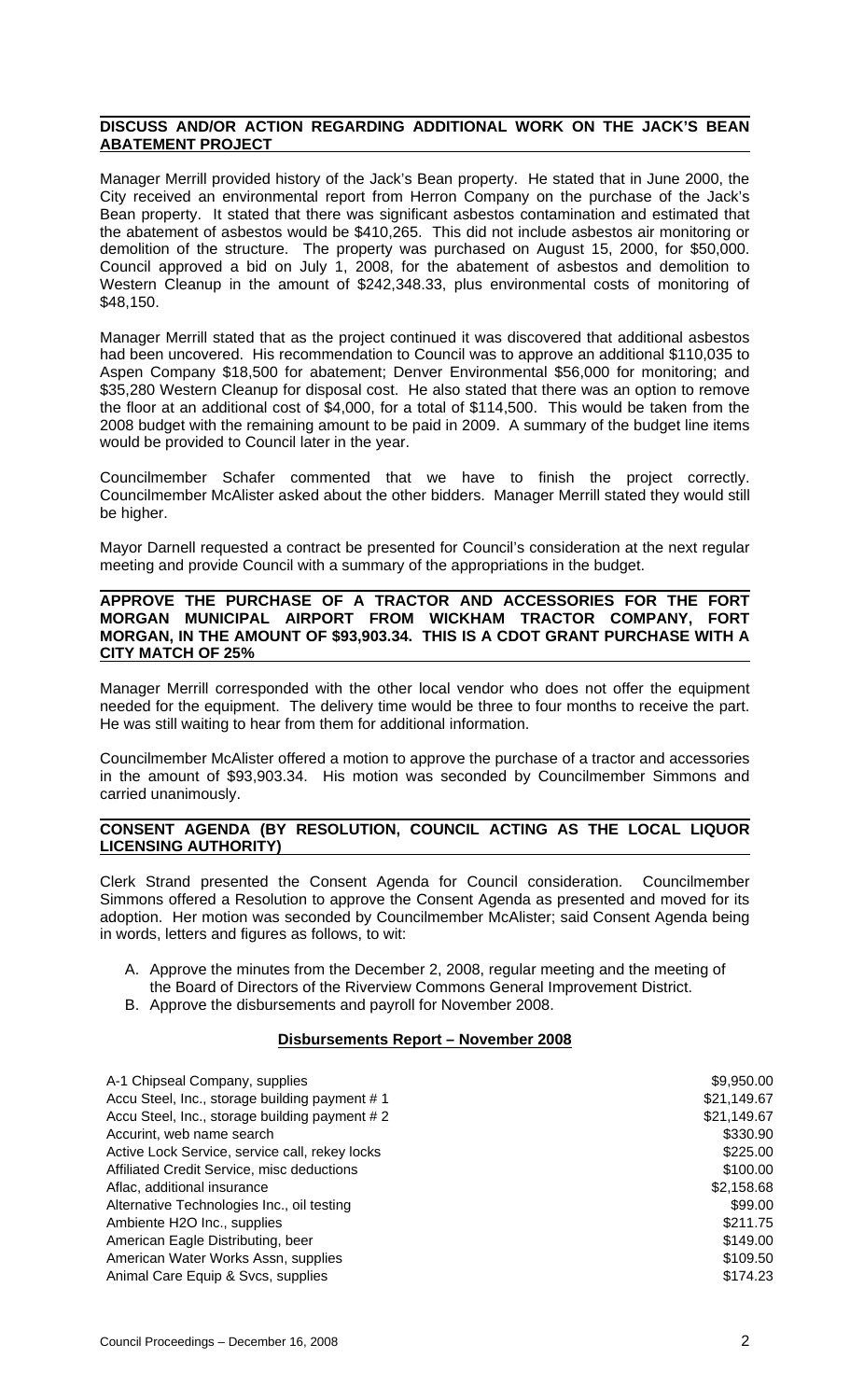| Applied Chemical Magnesias, supplies                                    | \$3,576.57                 |
|-------------------------------------------------------------------------|----------------------------|
| <b>Aquatic Chemical Solutions, supplies</b>                             | \$2,976.94                 |
| Armstrong Service Center, repairs, tire                                 | \$581.99                   |
| Baker & Taylor Inc., supplies                                           | \$481.15                   |
| Bardon Data Systems, maintenance                                        | \$151.20                   |
| Bauer & Furman, P.C., Court Appointed Counsel                           | \$1,859.50                 |
| Bee, Erin, refund                                                       | \$100.00                   |
| Bellendir Tire & Auto, tires, flat repair                               | \$2,089.74<br>\$140.84     |
| Ben Meadows Company, supplies<br>Bennett, Patricia L., contracted labor | \$376.68                   |
| Bijou T Quest, supplies                                                 | \$245.25                   |
| Bike Peddler Cycling & Fitness, supplies                                | \$119.37                   |
| Bloedorn Lumber-Fort Morgan, supplies                                   | \$1,287.28                 |
| Boyle Equipment Company, supplies                                       | \$742.42                   |
| Brandenburg & McGuire P.C., judges fees                                 | \$139.10                   |
| Bresnan Communications, internet, cable                                 | \$220.07                   |
| Bruntz Electric Inc, repairs                                            | \$90.00                    |
| <b>Business Mart, supplies</b>                                          | \$324.71                   |
| Butane Power & Equipment, supplies                                      | \$84.54                    |
| CAMCA, meeting                                                          | \$35.00                    |
| Canfield Drilling Co, repair well, supplies                             | \$416.21                   |
| CBA-CLE in Colorado, training class                                     | \$239.00                   |
| Central Auto Parts, supplies                                            | \$2,589.38                 |
| Central Motel, motel stay                                               | \$52.00                    |
| Church, Mitchell, reimbursement                                         | \$24.13                    |
| City of Fort Lupton, lease agreement                                    | \$1,000.00                 |
| City of Fort Morgan, health insurance                                   | \$168,632.00               |
| City of Fort Morgan, replenish petty cash                               | \$6,393.20                 |
| City of Fort Morgan, utilities                                          | \$58,151.23                |
| CLEOA, dues                                                             | \$495.00                   |
| CNH CAPITAL, supplies                                                   | \$1,385.62                 |
| Co Dept of Revenue, payroll taxes<br>Co Dept of Revenue, sales tax      | \$17,087.00<br>\$29,876.00 |
| Co Family Support Registry, misc deductions                             | \$3,027.00                 |
| Co PERA, pension                                                        | \$84,143.27                |
| Colorado Plains Medical Center, CT scans, venipuncture                  | \$348.00                   |
| Colorado Rural Electric Assoc., dues                                    | \$626.40                   |
| Commercial Printers & Signs, supplies                                   | \$130.00                   |
| ConocoPhillips, fuel                                                    | \$4,493.96                 |
| Conserve-A-Watt, supplies                                               | \$91.08                    |
| Corporate Express, supplies                                             | \$3,011.59                 |
| County Express, transportation                                          | \$425.00                   |
| Coup, Kurt, reimbursement                                               | \$137.64                   |
| Craig, Doris, refund                                                    | \$5.00                     |
| Cummins Rocky Mountain LLC, repairs                                     | \$1,000.00                 |
| Dahl of Ft Morgan, supplies                                             | \$18.63                    |
| Dana Kepner Company, supplies                                           | \$11,659.73                |
| Denver Environmental Consulting LLC, consulting                         | \$16,755.00                |
| Diamond Vogel Paint Center, supplies                                    | \$101.15                   |
| Digital Retirement Solutions, pension                                   | \$28,592.67                |
| Discount Tire of Ft. Morgan, tires                                      | \$1,766.65                 |
| Dish Network, monthly service                                           | \$30.29                    |
| Dorn Ready Mix Corporation, supplies                                    | \$2,784.00                 |
| Downing Sales & Service, supplies                                       | \$162.89                   |
| Dultmeier Sales, supplies                                               | \$429.50                   |
| E & G Terminal, Inc., supplies<br>Eastern Colorado Services, yard care  | \$166.10<br>\$2,165.00     |
| <b>Ebsco Subscription Services, supplies</b>                            | \$3,138.98                 |
| Edwards Flowerland & Groc., groceries                                   | \$294.63                   |
| Elaine's Place, meal                                                    | \$20.00                    |
| Elan, credit card purchases                                             | \$5,871.71                 |
| Ryan Elrick, reimbursement                                              | \$600.00                   |
| Erickson, Jon G., performance                                           | \$100.00                   |
| Farm Plan, supplies                                                     | \$442.00                   |
| Farmer Brothers, supplies                                               | \$78.47                    |
| Farmers State Bank, payroll taxes                                       | \$60,280.85                |
| Farmers State Bank, water bond, Ioan payment                            | \$731,934.37               |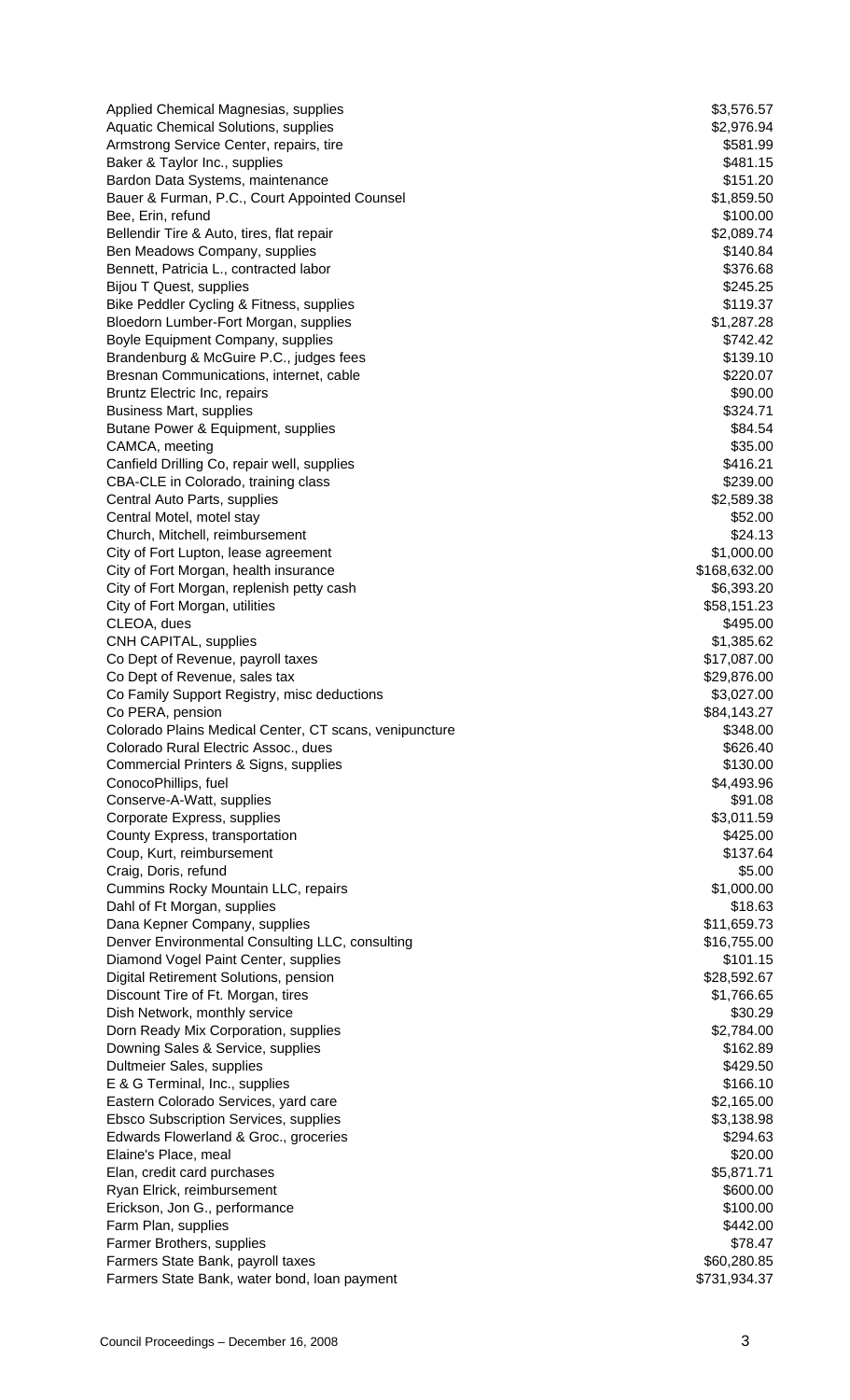| Ferguson Enterprises Inc., supplies                                                   | \$85.75                |
|---------------------------------------------------------------------------------------|------------------------|
| First Aid 2000, supplies                                                              | \$173.10               |
| Foot-Joy, supplies                                                                    | \$478.03               |
| Fort Morgan Chamber of Commerce, membership lunch                                     | \$22.00                |
| Fort Morgan Floral, plant                                                             | \$32.95                |
| Fort Morgan Golf Course, cookies, meals<br>Fort Morgan Medical Group, physicals       | \$112.00<br>\$354.00   |
| Fort Morgan Municipal Court, NSF fees                                                 | \$4.00                 |
| Fort Morgan Paint Bucket, supplies                                                    | \$325.36               |
| Fort Morgan State Bank, CD's                                                          | \$925,000.00           |
| Fort Morgan Veterinary Clinic, vet charges                                            | \$424.24               |
| Fort Morgan Volunteer Fire Dept, fire calls                                           | \$180.00               |
| FPPA, AD&D                                                                            | \$1,376.56             |
| FPPA, contribution                                                                    | \$6,376.25             |
| Frontier Performance Lubricants, supplies                                             | \$3,419.90             |
| Frye, Cindy, reimbursement                                                            | \$10.00                |
| Furniture Mart, bed                                                                   | \$1,516.00             |
| G & K Services, uniform & rug cleaning                                                | \$4,010.83             |
| Gall's Incorporated, supplies<br>Gas Equipment Co of Denver, supplies                 | \$863.77<br>\$111.18   |
| General Chemical Performance, supplies                                                | \$3,624.57             |
| Gilmer, Zane, contracted labor                                                        | \$294.69               |
| GOVConnection, Inc., supplies                                                         | \$387.51               |
| Graham Upholstery and Carpet Cleaning, carpet cleaning                                | \$180.00               |
| Grainger, supplies                                                                    | \$796.50               |
| Granit Bronz, plaques                                                                 | \$718.00               |
| Great Copier Service Inc., quarterly copy count, shipping                             | \$1,085.58             |
| Groves, Sheryl, TKD Instructor                                                        | \$133.75               |
| Guardian, additional insurance                                                        | \$3,303.72             |
| Hach Company, supplies                                                                | \$1,794.09             |
| Harcros Chemicals, Inc., supplies                                                     | \$6,286.25             |
| Hayward Gordon Limited, supplies                                                      | \$207.50<br>\$3,149.25 |
| HD Supply Waterworks, LTD, supplies<br>Heritage Ford Lincoln Mercury, 2008 Ford F-250 | \$22,534.00            |
| Hewlett-Packard Company, supplies                                                     | \$1,071.00             |
| High Country Beverage Corp., beer                                                     | \$110.00               |
| Hill Petroleum, fuel                                                                  | \$5,055.34             |
| Hogan, Bruce, TKD Instructor                                                          | \$133.75               |
| Howell, Linda F., TKD Instructor                                                      | \$133.75               |
| Humana, additional insurance                                                          | \$197.63               |
| IDEXX, supplies                                                                       | \$143.51               |
| Impressions By Bird, LLC, supplies                                                    | \$175.00               |
| Ingram Book Company, supplies                                                         | \$1,693.14             |
| Interstate Battery of the Rockies, supplies                                           | \$90.95                |
| J & S Contractors Supply, supplies<br>JC Golf Accessories, supplies                   | \$336.10<br>\$156.89   |
| Jess' Backhoe Service, repairs                                                        | \$440.00               |
| Kauffman Pest Control Company, pest control                                           | \$250.00               |
| Kentec Communications Inc., domain hosting                                            | \$219.60               |
| Key Government Finance, Inc., lease payment                                           | \$38,696.31            |
| KFTM/KBRU, ads                                                                        | \$350.00               |
| Kopetzky, Bob, reimbursement                                                          | \$120.00               |
| Kriz Davis Company, supplies                                                          | \$699.92               |
| KSIR-AM/KPRB-FM Radio, ads                                                            | \$263.16               |
| <b>KVA Supply Company, supplies</b>                                                   | \$77.00                |
| L L Johnson Distributing, supplies                                                    | \$2,001.39             |
| LaFarge West, Inc., supplies                                                          | \$2,697.74             |
| Language Line Services, over the phone interpretation                                 | \$230.33               |
| Learning Resources Network, subscription                                              | \$395.00<br>\$1,985.30 |
| Light, Harrington & Dawes, professional services<br>Lyle Signs, Inc., supplies        | \$270.95               |
| M E A N, energy adjustment                                                            | \$10,890.14            |
| M E A N, purchased power                                                              | \$622,454.96           |
| M&S Electric Motor Repair Inc., repairs                                               | \$100.86               |
| Magswitch Tools LLC, supplies                                                         | \$161.84               |
| McAtee Construction Company, supplies                                                 | \$911.81               |
| McCoy Sales Corporation, supplies                                                     | \$94.76                |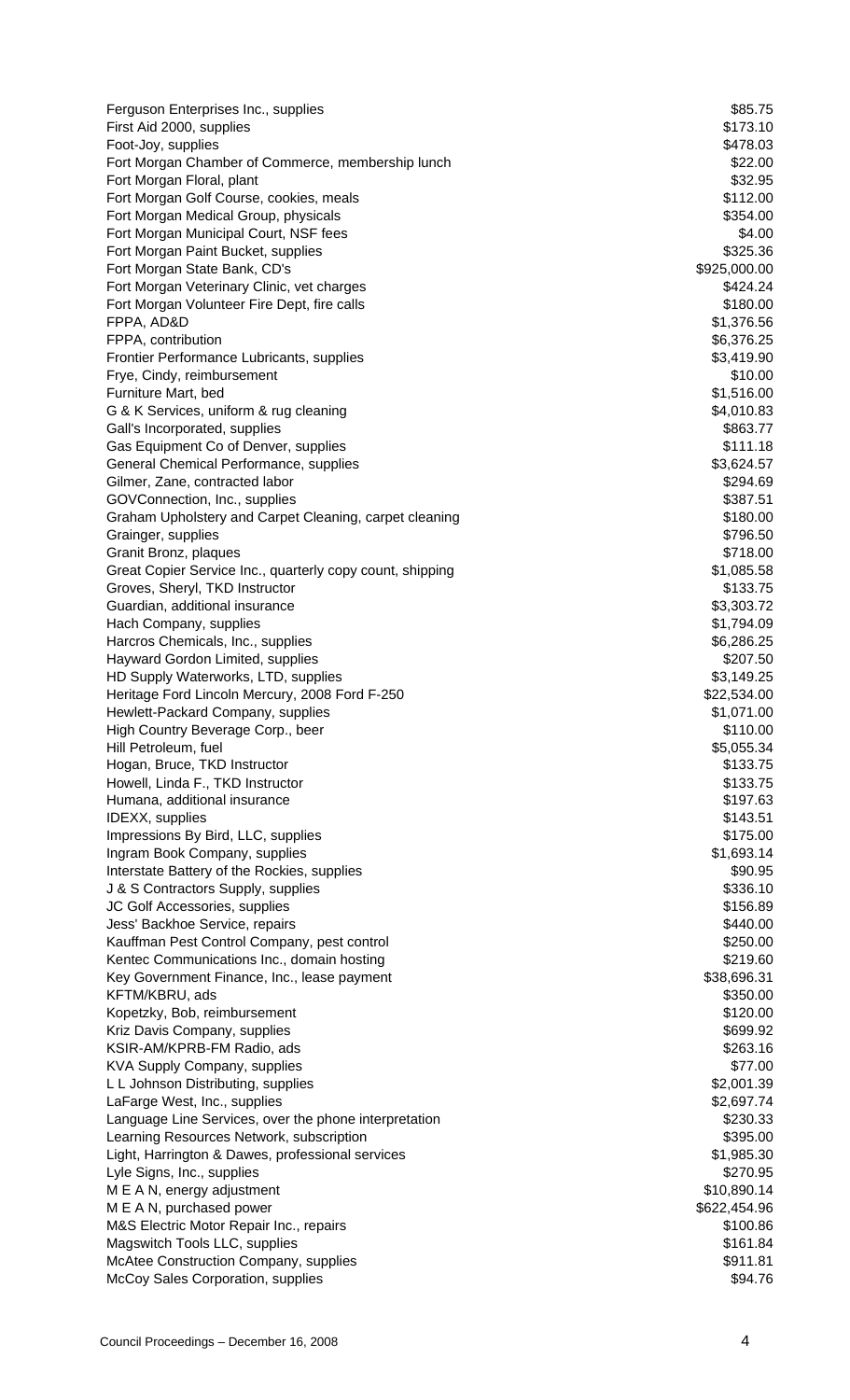| McDonald Physical Therapy, pre-employment screenings                                       | \$60.00              |
|--------------------------------------------------------------------------------------------|----------------------|
| Meeks, Daniel, reimbursement                                                               | \$60.00              |
| Midwest Gas & Grocery, LLC, fuel                                                           | \$11,791.16          |
| Midwest Laboratories Inc., supplies                                                        | \$7.30               |
| Midwestern Millwright, supplies                                                            | \$133.86             |
| Miller, Kevin, reimbursement                                                               | \$147.70             |
| Model Cleaners Inc., drycleaning                                                           | \$354.82             |
| Morgan Co School Dist RE-3, milk                                                           | \$602.19             |
| Morgan County Central Services, fuel, card covers                                          | \$4,489.89           |
| Morgan County Dept Solid Waste, landfill charges                                           | \$22,372.87          |
| Morgan County General Fund, phone charges                                                  | \$75.98              |
| Morgan County Government, video arraignment system                                         | \$320.00             |
| Morgan County Rural Elec Assoc., utilities                                                 | \$4,478.65           |
| Morgan Cty Quality Water, utilities                                                        | \$237.25             |
| Mr. D's Ace Home Center, supplies                                                          | \$1,539.44           |
| Murdoch's Farm/Ranch Supply, supplies                                                      | \$1,059.27           |
| Musgrave, Connie, reimbursement                                                            | \$100.52             |
| Mustangs Fuel & Car Wash, car washes<br>National Automobile Dealers Services, subscription | \$615.83<br>\$90.00  |
| National Business Institute, class                                                         | \$355.00             |
| National Meter & Automation, supplies                                                      | \$779.74             |
| National Public Gas Agency, purchased gas                                                  | \$197,167.15         |
| Neopost Leasing, quarterly lease, ACH fee                                                  | \$552.38             |
| Neve's Uniforms Inc., uniforms                                                             | \$324.78             |
| Newco Incorporated, supplies                                                               | \$253.63             |
| Noble Strand, supplies                                                                     | \$947.61             |
| Northeast Colorado Health Dept, flu shots                                                  | \$661.00             |
| Northeast Fire Safety, supplies                                                            | \$355.00             |
| Northern Co Water Conservancy District, water transfer purchase                            | \$4,670.38           |
| Northern Colorado Paper, supplies                                                          | \$1,760.48           |
| Northern Safety Co Inc., supplies                                                          | \$75.10              |
| Northern Tool & Equipment, supplies                                                        | \$112.98             |
| OCPO, certification fee                                                                    | \$540.00             |
| Office Depot Card Plan, supplies                                                           | \$981.82             |
| Oriental Trading Co Inc., supplies                                                         | \$214.01             |
| Part Smart Carquest, supplies                                                              | \$617.10             |
| PayFlex Systems USA, Inc., admin fees                                                      | \$216.00             |
| PayFlex Systems USA, Inc., sect 125 plan                                                   | \$6,573.19           |
| Peak Polymer Performance, supplies                                                         | \$5,725.31           |
| Pepsi-Cola, pop                                                                            | \$113.25             |
| PERA 401K, contributions                                                                   | \$9,928.96           |
| Pets R People Too, shipping                                                                | \$85.22              |
| Pinnacol Assurance, installment, deductible                                                | \$22,078.89          |
| PMI Equipment Inc., supplies                                                               | \$584.98             |
| Portable Welding Service, repairs                                                          | \$184.16             |
| Power Screening Inc, supplies                                                              | \$364.48             |
| Powers, Jim, reimbursement<br>Pre-Paid Legal Services, misc deductions                     | \$194.18<br>\$267.05 |
| QED - DENVER, freight                                                                      | \$6.93               |
| Quad County Plumbing & Heating, winterization                                              | \$100.00             |
| Quest Diagnostics, drug screens                                                            | \$47.84              |
| Quill Corporation, supplies                                                                | \$157.59             |
| Qwest, telephone charges                                                                   | \$3,218.03           |
| Redwood Toxicology Lab Inc., toxicology                                                    | \$80.00              |
| Riverside Co Dept of Child Services, misc deductions                                       | \$83.06              |
| Roadway Inn, hotel stay                                                                    | \$52.00              |
| RSI Company, software upgrades                                                             | \$2,320.00           |
| Rudy's GTO, fuel                                                                           | \$60.49              |
| Ruhl Distributing Company, supplies                                                        | \$219.66             |
| Ruppels Plumbing & Heating LLC, repairs                                                    | \$257.04             |
| Safeguard Business System, Inc., supplies                                                  | \$62.90              |
| Safeway Stores Inc., groceries                                                             | \$59.63              |
| Sailsbery Supply Company, supplies                                                         | \$309.48             |
| Service Master, janitorial service                                                         | \$3,795.00           |
| Sew What? Alterations                                                                      | \$16.00              |
| Shaver, Roger Mark, DJ service                                                             | \$150.00             |
| Sherwin-Williams, supplies                                                                 | \$164.95             |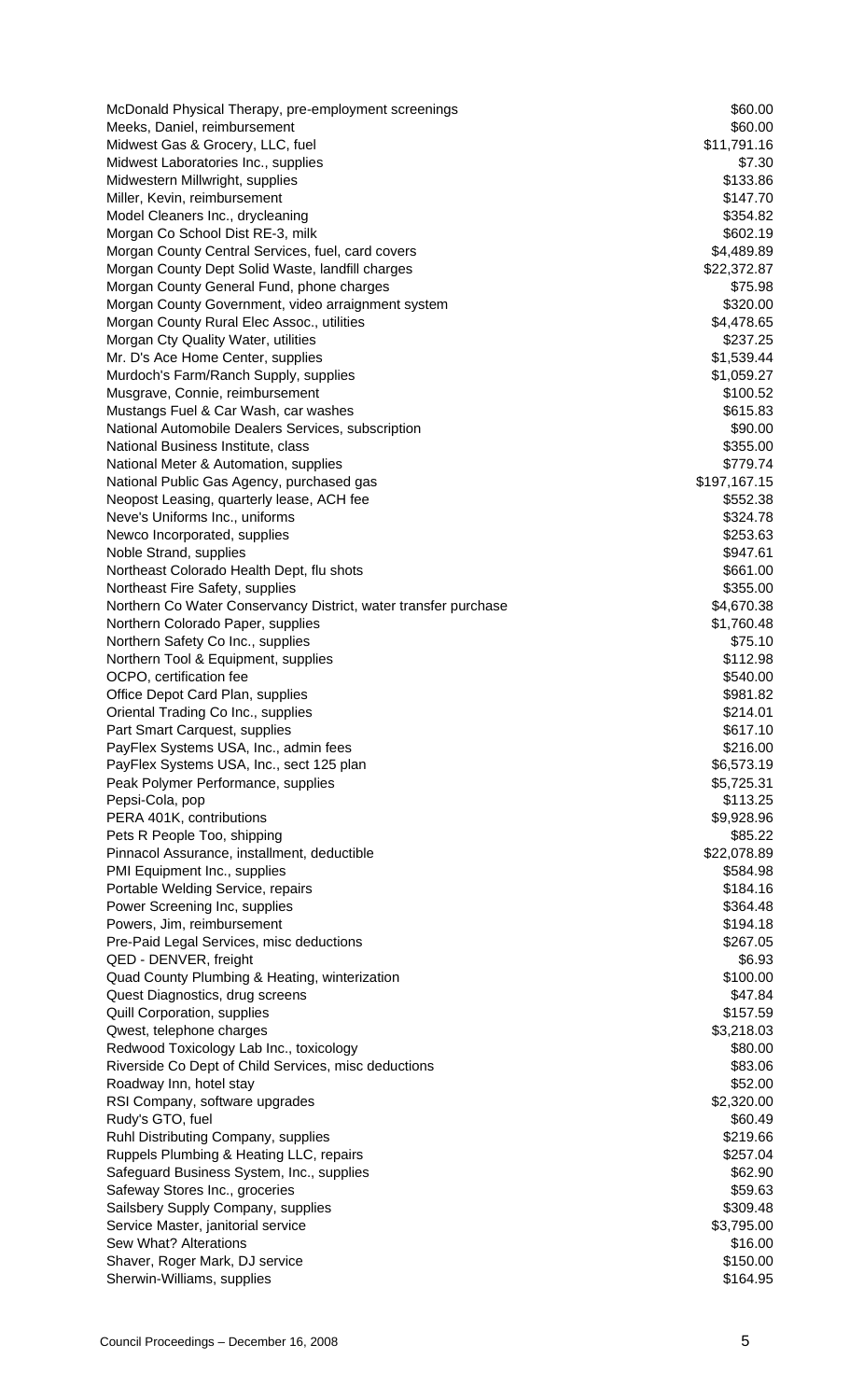| Showcases, supplies                                                             | \$1,081.81             |
|---------------------------------------------------------------------------------|------------------------|
| Silerio, Martha R., translation services                                        | \$200.00               |
| Simplot Partners, supplies                                                      | \$2,500.00             |
| Skarshaug Testing Laboratory, glove testing                                     | \$117.46               |
| Skyhawke Technologies LLC, skycaddies                                           | \$337.71               |
| Sleek's Rent-To-Own, shipping                                                   | \$41.53                |
| Smalley & Company, supplies                                                     | \$132.16               |
| Standard Glass Company, supplies                                                | \$683.22               |
| Star Athletic Club, membership dues                                             | \$399.84               |
| State of Colorado/DoIT, frame/ATM service                                       | \$1,076.89             |
| Steffens Auto Repair & Service, repairs                                         | \$268.00<br>\$138.78   |
| Stuart C Irby Co, supplies<br>Summit Emergency Equipment, supplies              | \$4,881.00             |
| Sunrise Environmental Scientific, supplies                                      | \$159.84               |
| Tadolini, Christina, reimbursement                                              | \$17.63                |
| Tadolini, Christina, replenish petty cash                                       | \$43.06                |
| Tara Young, fitness instructor                                                  | \$86.20                |
| <b>Thatcher Company</b>                                                         | \$1,200.00             |
| The Active Network, Inc., fees                                                  | \$274.61               |
| Thompson, Kathy, refund                                                         | \$5.00                 |
| TITLEIST, supplies                                                              | \$351.22               |
| Top Door, Inc., garage door                                                     | \$678.50               |
| Traffic Signal Controls Inc., supplies                                          | \$32.00                |
| Tundra Specialties, supplies                                                    | \$275.15               |
| Turner, John, reimbursement                                                     | \$12.00                |
| Tymco, Inc., street sweeper down payment                                        | \$28,514.88            |
| Ultramax, supplies                                                              | \$4,865.00             |
| Underwriters Laboratories, supplies                                             | \$3,952.80             |
| Union Colony Protective Services Inc., security services                        | \$1,006.50             |
| Unique Embroidery & Engraving, embroidery                                       | \$460.63<br>\$13.19    |
| United Parcel Service, shipping<br>United Way of Morgan County, contributions   | \$228.00               |
| Univar USA Inc., supplies                                                       | \$7,570.00             |
| University of CO at Boulder, class                                              | \$405.00               |
| <b>UNUM Provident, life insurance</b>                                           | \$2,454.27             |
| US FoodService Inc., supplies                                                   | \$1,240.78             |
| <b>USABlueBook, supplies</b>                                                    | \$813.51               |
| Utility Notification, locate tickets                                            | \$143.38               |
| Viaero Wireless, monthly service                                                | \$2,063.03             |
| Victim Services Program, victim service fees                                    | \$270.00               |
| Victory Sales, supplies                                                         | \$805.00               |
| Vision Service Plan, additional insurance                                       | \$1,304.13             |
| VWR International, Inc., supplies                                               | \$648.61               |
| Warehouse Supply, supplies                                                      | \$579.90               |
| Waste Management of N E C, trash service                                        | \$950.05               |
| Water Environment Federation, supplies                                          | \$266.75               |
| Wendell, Wayne, jury bailiff                                                    | \$109.63               |
| Wesco Distribution Inc., supplies                                               | \$4,629.12             |
| West Group Payment Center, information charges<br>Westco Systems, Inc., repairs | \$325.60<br>\$1,255.20 |
| Westcrete Concrete Const., concrete replacement                                 | \$3,949.55             |
| Westek Rental LLC, rental                                                       | \$973.00               |
| Western Area Power Admin, purchased power                                       | \$232,349.24           |
| Western United Electric Supply, supplies                                        | \$443.92               |
| Wiggins Auto Supply, supplies                                                   | \$93.30                |
| Wiggins Telephone Association, telephone                                        | \$146.27               |
| Wireless Advanced Communications, installation, supplies                        | \$8,150.80             |
| Xcel Energy, utilities                                                          | \$3,247.68             |
| Xerox Corporation, base charges, copy count                                     | \$1,047.25             |
| 4IMPRINT, Inc., supplies                                                        | \$247.46               |
| Total Disbursements - November 2008                                             | \$3,651,479.74         |

# **Payroll Report – November 2008**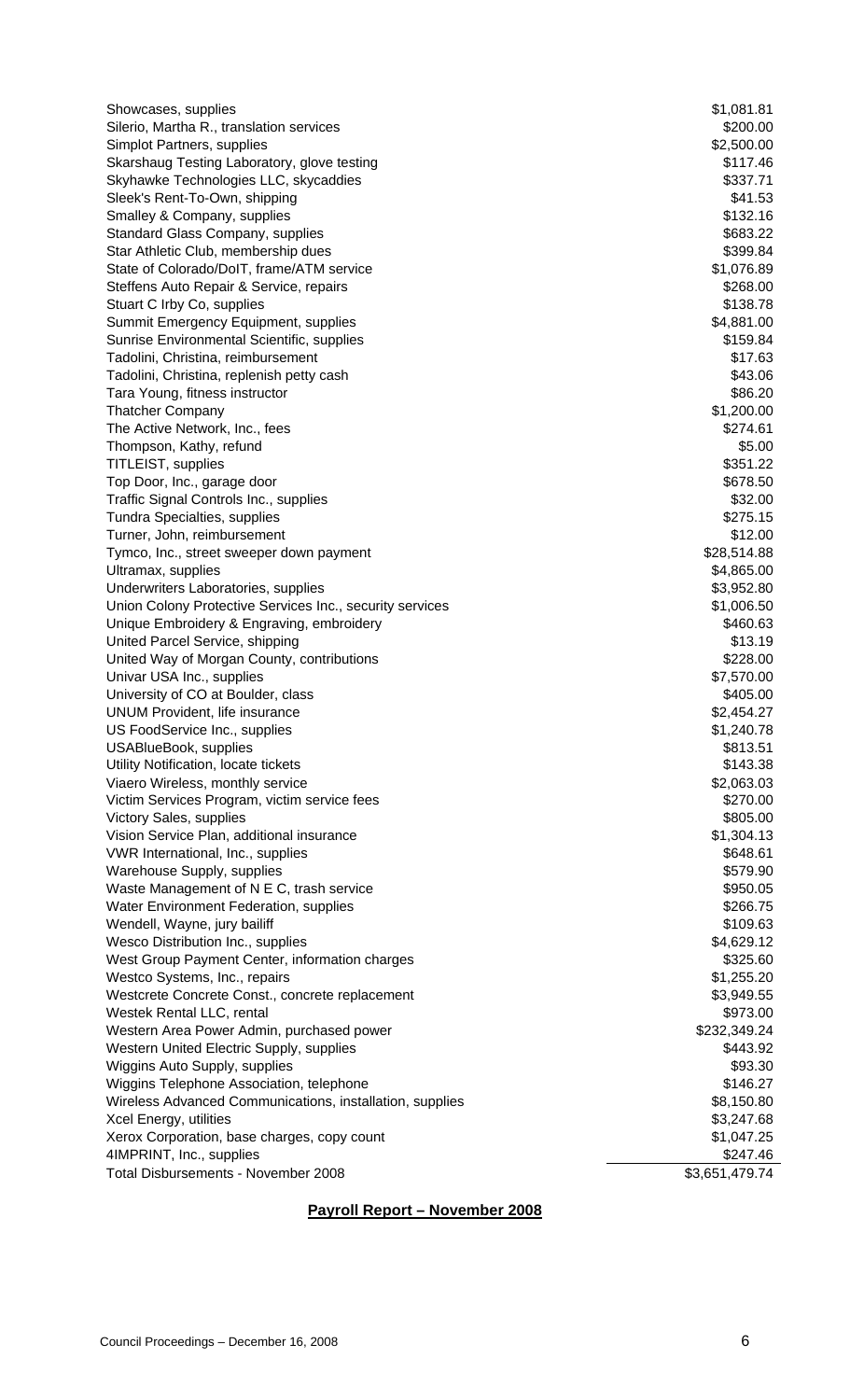| ALBERT, CLARENCE, T      | \$       | 571.20   | COUP, KURT              | \$<br>1,039.07 |
|--------------------------|----------|----------|-------------------------|----------------|
| ALBERT, CLARENCE, T      | \$       | 515.13   | <b>COUP, KURT</b>       | \$<br>1,173.32 |
| ALBRANDT, HERMAN, E      | \$       | 1,640.10 | COVEY, ROBERT, V        | \$<br>1,077.19 |
| ALBRANDT, HERMAN, E      | \$       | 1,640.10 | COVEY, ROBERT, V        | \$<br>1,009.38 |
| ANGUIANO, JUAN, M        | \$       | 90.55    | CRONE, JARED, R         | \$<br>1,483.24 |
| ARNDT, DAVID, A          | \$       | 1,559.97 | CRONE, JARED, R         | \$<br>1,461.31 |
| ARNDT, DAVID, A          | \$       | 1,466.75 | CROSBY, DENISE, K       | \$<br>881.65   |
| ARROYO, MIGUEL, H        | \$       | 684.61   | CROSBY, DENISE, K       | \$<br>984.66   |
| ARROYO, MIGUEL, H        | \$       | 628.70   | DARNELL, JACK, L        | \$<br>184.70   |
| BAIN, JOHN, D            | \$       | 1,974.68 | DAVIS, THOMAS, L        | \$<br>1,756.31 |
| BAIN, JOHN, D            |          | 1,756.27 | DAVIS, THOMAS, L        | \$<br>1,740.21 |
| BASS, SHEILA, R          |          | 896.41   | DEAL, SHAROL, LYN       | \$<br>90.55    |
| BASS, SHEILA, R          |          | 882.56   | DEWEY, ALFRED, A        | \$<br>893.00   |
| BEHRENDS, TONY, R        | \$\$\$\$ | 1,177.59 | DEWEY, ALFRED, A        | \$<br>879.43   |
| BEHRENDS, TONY, R        | \$       | 1,057.31 | DIAZ, JOSIE, M          | \$<br>1,079.99 |
| BENHAM, FRANCES, J       | \$       | 24.04    | DIAZ, JOSIE, M          | \$<br>1,080.00 |
| BLACK, MARK, R           | \$       | 862.50   | DIENER, POLLY, A        | \$<br>241.14   |
| BLACK, MARK, R           | \$       | 873.94   | DIENER, POLLY, A        | \$<br>112.49   |
| BOEHM, MILTON, L, III    |          | 998.92   | DILLINGER, MICHAEL, D   | \$<br>907.09   |
| BOEHM, MILTON, L, III    | \$<br>\$ | 849.73   | DILLINGER, MICHAEL, D   | \$<br>907.09   |
| BOSLEY, CATHERINE, C     | \$       | 988.68   | DOLL, ROGER, L          | \$<br>1,433.36 |
| BOSLEY, CATHERINE, C     | \$       | 902.09   | DOLL, ROGER, L          | \$<br>1,378.70 |
| BOSTRON, CHRISTINA, R    | \$       | 914.89   | DREESSEN, GARY, L       | \$<br>1,642.84 |
|                          | \$       |          |                         |                |
| BOSTRON, CHRISTINA, R    |          | 914.90   | DREESSEN, GARY, L       | \$<br>1,611.63 |
| BOWER, ROCKY             | \$       | 1,516.89 | DUKE, DOAK              | \$<br>1,360.79 |
| BOWER, ROCKY             | \$       | 1,486.99 | DUKE, DOAK              | \$<br>1,347.79 |
| BRACKETT, CYNTHIA, L     | \$       | 1,418.97 | DUNEHOO, ANDREW, L      | \$<br>1,078.80 |
| BRACKETT, CYNTHIA, L     | \$       | 1,193.99 | DUNEHOO, ANDREW, L      | \$<br>1,021.84 |
| BRAGG, ROBERT, E         | \$       | 900.83   | EDDY, GARY, AARON       | \$<br>1,668.05 |
| BRAGG, ROBERT, E         | \$       | 933.20   | EDDY, GARY, AARON       | \$<br>1,764.93 |
| BRENEMAN, KENNETH, D, JR | \$       | 1,374.19 | ELLIOTT, LINDA, SUE     | \$<br>1,031.26 |
| BRENEMAN, KENNETH, D, JR | \$       | 1,317.02 | ELLIOTT, LINDA, SUE     | \$<br>999.09   |
| BRETZ, BARBARA, J        | \$       | 799.97   | ENGLISH, FELICIA, A     | \$<br>1,179.90 |
| BRETZ, BARBARA, J        | \$       | 916.71   | ENGLISH, FELICIA, A     | \$<br>1,179.90 |
| BRISTOL, DUANE, D        | \$       | 1,502.76 | ERICKSON, PAUL, D       | \$<br>1,403.57 |
| BRISTOL, DUANE, D        | \$       | 1,638.58 | ERICKSON, PAUL, D       | \$<br>1,268.28 |
| BROST, COLLETTE, J       | \$       | 1,017.90 | ERTLE, ANDREA, E        | \$<br>419.51   |
| BROST, COLLETTE, J       | \$       | 937.24   | ERTLE, ANDREA, E        | \$<br>419.51   |
| BROWN, STEVEN, J         | \$       | 1,543.32 | EURICH, VINCENT, CRAIG  | \$<br>1,523.09 |
| BROWN, STEVEN, J         | \$       | 1,215.29 | EURICH, VINCENT, CRAIG  | \$<br>1,523.09 |
| CANTIN, BRIAN, J         | \$       | 1,689.08 | EURICH, YOLANDA, L      | \$<br>1,089.92 |
| CANTIN, BRIAN, J         | \$       | 1,377.71 | EURICH, YOLANDA, L      | \$<br>1,063.41 |
| CARPENTER, TAYLOR, L     | \$       | 41.71    | EVINS, ROBERT, H        | \$<br>1,437.43 |
| CARPENTER, TAYLOR, L     | \$       | 40.04    | EVINS, ROBERT, H        | \$<br>1,424.43 |
| CARPENTER, ZACHARY, P    | \$       | 38.03    | EYESTONE, BEVERLY, J    | \$<br>289.76   |
| CARR, LARRY, B           | \$       | 1,451.57 | EYESTONE, BEVERLY, J    | \$<br>289.76   |
| CARR, LARRY, B           | \$       | 1,438.57 | FAZ, ELISEO             | \$<br>635.01   |
|                          | \$       |          |                         | \$             |
| CASTRUP, JEFFREY, L      |          | 84.74    | FAZ, ELISEO             | 581.54         |
| CASTRUP, JEFFREY, L      | \$       | 63.56    | FLORES, ALEJANDRO       | \$<br>90.55    |
| CAWLEY, DAVID, WAYNE     | \$       | 806.05   | FLORES, ALEJANDRO(ALEX) | \$<br>71.57    |
| CAWLEY, DAVID, WAYNE     | \$       | 715.05   | FRIES, JANE, E          | \$<br>1,075.26 |
| CHURCH, MITCHELL, M      | \$       | 740.56   | FRIES, JANE, E          | 1,066.42       |
| CHURCH, MITCHELL, M      | \$       | 680.74   | FRITZLER, GARY, L       | \$<br>997.83   |
| CHWIEDOR, LUKE, R        | \$       | 875.57   | FRITZLER, GARY, L       | \$<br>1,045.92 |
| CHWIEDOR, LUKE, R        | \$       | 922.05   | FRYE, CYNTHIA, L        | \$<br>762.88   |
| CLARK, MARK, C           | \$       | 1,291.15 | FRYE, CYNTHIA, L        | \$<br>762.87   |
| CLARK, MARK, C           | \$       | 1,291.15 | GAGLIANO, ANTHONY, M    | \$<br>1,147.29 |
| COFFIN, CLINTON, M       | \$       | 1,164.04 | GAGLIANO, ANTHONY, M    | \$<br>1,103.29 |
| COFFIN, CLINTON, M       | \$       | 1,083.91 | GALASSINI, HAROLD       | \$<br>14.72    |
| COOK, CORY, V            | \$       | 801.63   | GALASSINI, HAROLD       | \$<br>14.72    |
| COOK, CORY, V            | \$       | 763.89   | GARCIA, CARLOS, R       | 435.72         |
| COOK, ERIK, A            | \$       | 906.28   | GARCIA, CARLOS, R       | \$<br>435.72   |
| COOK, ERIK, A            | \$       | 906.30   | GARCIA, WILLIAM, P      | \$<br>1,118.00 |
| COOLEY, ESTHER, R        | \$       | 93.75    | GARCIA, WILLIAM, P      | \$<br>1,106.17 |
| COOLEY, ESTHER, R        | \$       | 98.42    | GARVIN, SIMONE, F       | \$<br>18.75    |
| COOPER, NIKKIE, A        | \$       | 1,023.43 | GARVIN, SIMONE, F       | \$<br>18.75    |
| COOPER, NIKKIE, A        | \$       | 1,023.42 | GEARHART, VINCENT, P    | \$<br>82.29    |
|                          |          |          |                         |                |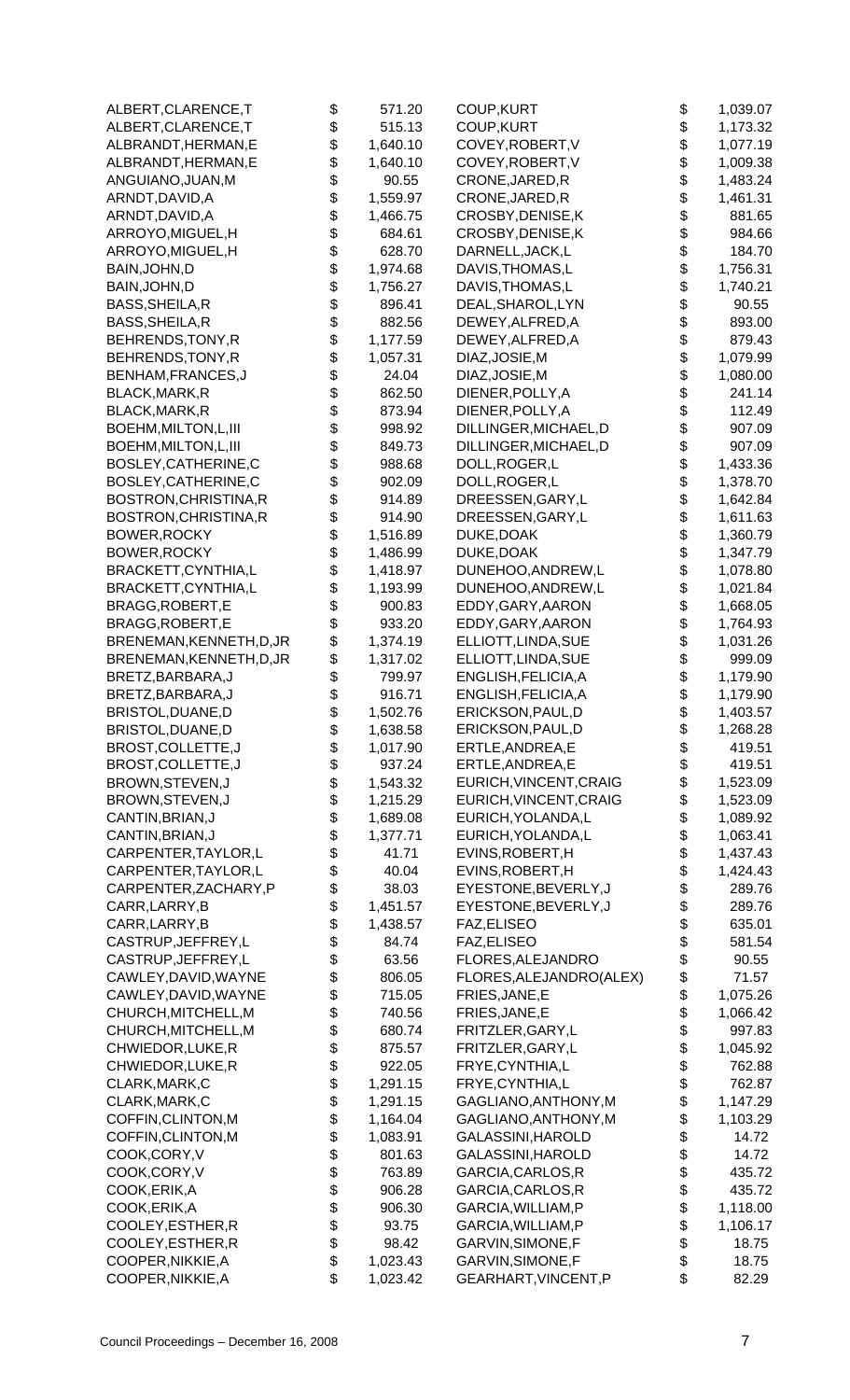| GIVENS, DREW, A                           | \$       | 1,039.80           | KELLER, STASHIA, L                         | \$       | 32.80                |
|-------------------------------------------|----------|--------------------|--------------------------------------------|----------|----------------------|
| GIVENS, DREW, A                           | \$       | 1,093.69           | KIRKENDALL, MICHAEL, E                     | \$       | 1,239.98             |
| GIVENS, MATTHEW, L                        | \$       | 1,254.81           | KIRKENDALL, MICHAEL, E                     | \$       | 1,207.29             |
| GIVENS, MATTHEW, L                        | \$       | 1,241.83           | KITZMAN, ADAM, K                           | \$       | 25.35                |
| GLEASON, MICHAEL, D                       | \$       | 926.40             | KITZMAN, CAMILLA, A                        | \$       | 174.06               |
| GLEASON, MICHAEL, D                       | \$       | 926.40             | KITZMAN, CAMILLA, A                        | \$       | 226.29               |
| GOGGINS, EMILY, J                         | \$       | 29.60              | KITZMAN, KATHERINE, A                      | \$       | 71.51                |
| GRANTHAM, NICHOLAS, J                     | \$       | 13.35              | KITZMAN, KATHERINE, A                      | \$       | 23.84                |
| GREENWOOD, TREVOR, S                      | \$       | 1,256.31           | KLASSEN, TAWNYA, M                         | \$       | 1,520.13             |
| GREENWOOD, TREVOR, S                      | \$       | 1,195.65           | KOPETZKY, ROBERT, E                        | \$       | 1,352.74             |
| GUGGENMOS, BRENDA, J                      | \$       | 1,136.67           | KOPETZKY, ROBERT, E                        | \$       | 1,329.80             |
| GUGGENMOS, BRENDA, J                      | \$       | 1,136.67           | KORRELL, DAWN, L                           | \$       | 997.94               |
| HALL, LARRY, DEAN<br>HAMILTON, CORY, R    | \$<br>\$ | 203.40<br>1,064.13 | KORRELL, DAWN, L<br>KURETICH, KEITH        | \$<br>\$ | 997.94<br>2,221.81   |
| HAMILTON, CORY, R                         | \$       | 1,064.13           | KURETICH, KEITH                            | \$       | 2,106.67             |
| HARBART, VERNON, E                        | \$       | 1,292.14           | LANZ, ALAN, M                              | \$       | 33.38                |
| HARBART, VERNON, E                        | \$       | 1,473.10           | LARSON, ANGELA, J                          | \$       | 962.56               |
| HARNED, HARRY, R                          | \$       | 1,072.04           | LARSON, ANGELA, J                          | \$       | 962.56               |
| HARNED, HARRY, R                          | \$       | 894.96             | LATOSKI, DALENE, W                         | \$       | 524.16               |
| HARTBERGER, DOMINIC, L                    | \$       | 83.23              | LATOSKI, DALENE, W                         | \$       | 516.98               |
| HASTINGS, DANIEL, J                       | \$       | 853.58             | LEBSOCK, LISA, L                           | \$       | 496.93               |
| HASTINGS, DANIEL, J                       | \$       | 853.58             | LEBSOCK,LISA,L                             | \$       | 467.14               |
| <b>HEATON, TERRY, R</b>                   | \$       | 1,152.47           | LEWIS, SHANNAN, K                          | \$       | 739.24               |
| HEATON, TERRY, R                          | \$       | 1,097.10           | LEWIS, SHANNAN, K                          | \$       | 739.25               |
| HECKER, CHRISTIAN, J                      | \$       | 523.33             | LINDSEY, CURTIS, C                         | \$       | 846.91               |
| HECKER, CHRISTIAN, J                      | \$       | 587.82             | LINDSEY, CURTIS, C                         | \$       | 922.62               |
| HECKER, MICHAEL, E                        | \$       | 1,446.44           | LINTON, DOUGLAS, A                         | \$       | 1,821.51             |
| HECKER, MICHAEL, E                        | \$       | 1,985.15           | LINTON, DOUGLAS, A                         | \$       | 1,799.58             |
| HENDERSON, KELSEY, L                      | \$       | 115.64             | LORENZINI, WILLIAM, D                      | \$       | 1,599.87             |
| HENDERSON, KELSEY, L                      | \$       | 173.46             | LORENZINI, WILLIAM, D                      | \$       | 1,792.06             |
| HIGHBERGER, JUSTIN, S                     | \$       | 73.40              | LUCERO, DOMINICK, G                        | \$       | 1,513.95             |
| HOBBS, CHARLES, M                         | \$       | 958.03             | LUCERO, DOMINICK, G                        | \$       | 1,269.51             |
| HOBBS, CHARLES, M                         | \$       | 937.97             | MALONE, TIMOTHY, A                         | \$       | 1,169.17             |
| HOCHANADEL, ANTHONY, L<br>HOFF, CAROLE, B | \$<br>\$ | 76.04<br>529.61    | MALONE, TIMOTHY, A<br>MASSENGALE, DAVID, M | \$<br>\$ | 1,130.16             |
| HOFF, CAROLE, B                           | \$       | 443.86             | MASSENGALE, DAVID, M                       | \$       | 1,085.33<br>974.29   |
| HOFMAN, DOUGLAS, DALE                     | \$       | 1,488.41           | MATTESON, RICHARD, J                       | \$       | 1,394.18             |
| HOFMAN, DOUGLAS, DALE                     | \$       | 1,470.24           | MATTESON, RICHARD, J                       | \$       | 1,394.18             |
| HOLBECK, CHARLENE, J                      | \$       | 219.04             | MCALISTER, TERRY, L                        | \$       | 92.35                |
| HOLDEN, SONJA, L                          | \$       | 564.38             | MCCLURE, STEPHEN, D                        | \$       | 1,195.26             |
| HOLDEN, SONJA, L                          | \$       | 536.43             | MCCLURE, STEPHEN, D                        | \$       | 1,170.49             |
| HOLT, MARY, A                             | \$       | 913.66             | MCCORMICK, JOHN, BRADLEY                   | \$       | 963.78               |
| HOLT, MARY, A                             | \$       | 894.71             | MCCORMICK, JOHN, BRADLEY                   | \$       | 1,009.73             |
| HORST, ELDON, R                           | \$       | 932.65             | MCFARLAND, THOMAS, J                       | \$       | 1,221.73             |
| HORST, ELDON, R                           | \$       | 957.77             | MCFARLAND, THOMAS, J                       | \$       | 1,105.99             |
| HOSIER, DARELD                            | \$       | 1,186.21           | MCGRAW, ALLISON, E                         | \$       | 38.03                |
| HOSIER, DARELD                            | \$       | 1,186.21           | MEEKS, CATHERINE, M                        | \$       | 661.70               |
| HOSIER, MICHAEL, L                        | \$       | 1,129.48           | MEEKS, CATHERINE, M                        | \$       | 605.75               |
| HOSIER, MICHAEL, L                        | \$       | 1,178.60           | MEEKS, DANIEL, E                           | \$       | 1,022.73             |
| HOWARD, BETHRY JAN                        | \$       | 25.42              | MEEKS, DANIEL, E                           | \$       | 1,018.50             |
| HOWARD, BETHRY JAN                        | \$       | 27.02              | MERRILL, PATRICK, L                        | \$       | 2,639.68             |
| HUPP, BARBARA, D                          | \$       | 774.47             | MERRILL, PATRICK, L                        | \$       | 2,639.68             |
| HUPP, BARBARA, D<br>JANSMA, KENNETH, A    | \$<br>\$ | 801.88<br>1,729.35 | MILLER, KEVIN, W<br>MILLER, KEVIN, W       | \$<br>\$ | 1,546.43<br>1,315.05 |
| JANSMA, KENNETH, A                        | \$       | 1,142.72           | MILLER, UNA, J                             | \$       | 509.50               |
| JONES, PRISCILLA, K                       | \$       | 1,908.69           | MILLER, UNA, J                             | \$       | 509.50               |
| JONES, PRISCILLA, K                       | \$       | 1,908.69           | MOLINA, BASIL, JR                          | \$       | 1,234.66             |
| JURGEMEYER, MARNE, K                      | \$       | 1,350.52           | MOLINA, BASIL, JR                          | \$       | 1,220.83             |
| JURGEMEYER, MARNE, K                      | \$       | 1,342.89           | MOONEY, KENNETH, D, JR                     | \$       | 1,456.49             |
| KABER, JOSHUA, A                          | \$       | 1,515.47           | MOONEY, KENNETH, D, JR                     | \$       | 1,035.93             |
| KABER, JOSHUA, A                          | \$       | 1,045.75           | MUSGRAVE, LEA, CONNIE                      | \$       | 1,473.44             |
| KAISER, KAYE (SKIP), K                    | \$       | 1,400.59           | MUSGRAVE, LEA, CONNIE                      | \$       | 1,422.88             |
| KAISER, KAYE (SKIP), K                    | \$       | 1,211.16           | NICKELL, CLAUDIA, T                        | \$       | 1,081.80             |
| KAPER, KORY, J                            | \$       | 105.04             | NICKELL, CLAUDIA, T                        | \$       | 1,076.80             |
| KARAS, JONATHAN, P                        | \$       | 1,758.37           | OCANAS, ELEAZAR, JR                        | \$       | 1,264.12             |
| KARAS, JONATHAN, P                        | \$       | 1,788.70           | OCANAS, ELEAZAR, JR                        | \$       | 1,206.46             |
| KELLER, STASHIA, L                        | \$       | 25.78              | OLIVAS, CASIMIRO, S                        | \$       | 108.66               |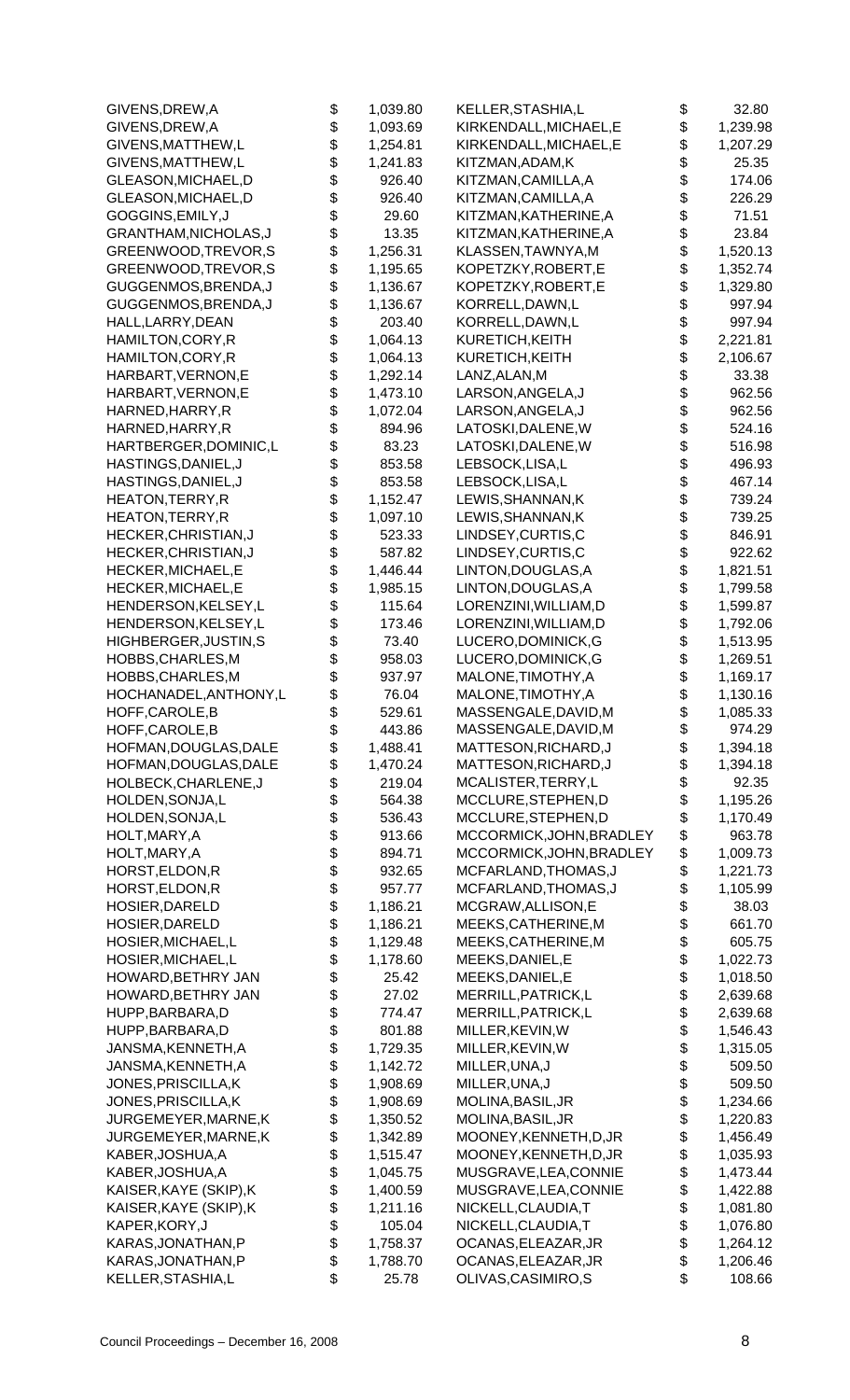| PADGETT, MATTHEW, R    | \$<br>1,561.18 | SMEESTER, ZEBULUN                 | \$<br>1,275.90   |
|------------------------|----------------|-----------------------------------|------------------|
| PADGETT, MATTHEW, R    | \$<br>1,474.72 | SMEESTER, ZEBULUN                 | \$<br>1,059.52   |
| PAGE, LANNY            | \$<br>1,025.33 | SMITH, ERIC, R                    | \$<br>1,092.79   |
| PAGE, LANNY            | \$<br>955.56   | SMITH, ERIC, R                    | \$<br>1,047.65   |
| PARKS, JAMES, A        | \$<br>1,576.47 | SMITH, THOMAS, W                  | \$<br>980.84     |
| PARKS, JAMES, A        | \$<br>1,230.62 | SMITH, THOMAS, W                  | \$<br>1,123.92   |
| PECK, ROGER, D         | \$<br>927.79   | SNYDER, BLAKE, J                  | \$<br>1,189.98   |
| PECK, ROGER, D         | \$<br>881.62   | SNYDER, BLAKE, J                  | \$<br>1,250.35   |
| PEREZ, DELPHINA, L     | \$<br>586.50   | SPENCER, SHARYN, L                | \$<br>504.88     |
|                        |                |                                   |                  |
| PEREZ, DELPHINA, L     | \$<br>630.74   | SPENCER, SHARYN, L                | \$<br>464.76     |
| PERKINS, JANE, L       | \$<br>947.33   | STRAND, ANDREA, J                 | \$<br>1,526.66   |
| PERKINS, JANE, L       | \$<br>930.88   | STRAND, ANDREA, J                 | \$<br>1,495.48   |
| PETERSEN, RODNEY, E    | \$<br>113.30   | TADOLINI, CHRISTINA, L            | \$<br>1,270.25   |
| PETERSEN, RODNEY, E    | \$<br>56.65    | TADOLINI, CHRISTINA, L            | \$<br>1,202.32   |
| PETRINO, TRAVIS, A     | \$<br>1,032.28 | THIEL, THOMAS, R                  | \$<br>13.19      |
| PETRINO, TRAVIS, A     | \$<br>1,150.26 | TRUJILLO, HOPE, R                 | \$<br>570.73     |
| PORTEUS, CHARLES, T    | \$<br>1,341.71 | TRUJILLO, HOPE, R                 | \$<br>537.23     |
| PORTEUS, CHARLES, T    | \$<br>1,449.40 | TUCKER, DONALD, J                 | \$<br>1,171.29   |
| POWERS, JAMES, A       | \$<br>98.55    | TUCKER, DONALD, J                 | \$<br>1,327.08   |
| PRENTICE, JODY, L      | \$<br>1,694.55 | TURNER, JOHN, W                   | \$<br>1,659.58   |
| PRENTICE, JODY, L      | \$<br>1,687.54 | TURNER, JOHN, W                   | \$<br>1,633.58   |
| PRESTON, GREGORY       | \$<br>629.12   | VANNOY, JULIE, A                  | \$<br>419.51     |
|                        | \$             |                                   | \$               |
| PRESTON, GREGORY       | 642.61         | VANNOY, JULIE, A                  | 419.51           |
| PROCUNIER, KEN         | \$<br>1,499.27 | VAZQUEZ, LUIS, C                  | \$<br>1,096.87   |
| PROCUNIER, KEN         | \$<br>1,562.03 | VAZQUEZ,LUIS,C                    | \$<br>1,071.82   |
| RAGER, RONALD, LEE     | \$<br>52.77    | VERHAAG, DEANNA, L                | \$<br>1,304.75   |
| RAMSTETTER, JULIE, ANN | \$<br>1,084.61 | VERHAAG, DEANNA, L                | \$<br>1,260.75   |
| RAMSTETTER, JULIE, ANN | \$<br>945.90   | VOSBURG, STEPHEN, DALE            | \$<br>1,485.79   |
| REYES, JULIA, G        | \$<br>134.27   | VOSBURG, STEPHEN, DALE            | \$<br>1,111.80   |
| REYES, JULIA, G        | \$<br>94.58    | WALES, MICHAEL, C                 | \$<br>748.55     |
| RICHARDSON, TONYA, S   | \$<br>898.47   | WALES, MICHAEL, C                 | \$<br>696.15     |
| RICHARDSON, TONYA, S   | \$<br>889.99   | WALKER, CHRISTOPHER, E            | \$<br>784.90     |
| RICO, JORGE, JR        | \$<br>830.79   | WALKER, CHRISTOPHER, E            | \$<br>957.94     |
| RICO, JORGE, JR        | \$<br>830.78   | WALKER, ELLA, MAE                 | \$<br>773.65     |
| RIGGS, JASON, L        | \$<br>1,176.12 | WALKER, ELLA, MAE                 | \$<br>761.81     |
| RIGGS, JASON, L        | \$<br>1,161.17 | WALKER, JOSHUA, J                 | \$<br>852.54     |
|                        |                |                                   | \$               |
| RODARTE, BERNARD       | \$<br>1,007.85 | WALKER, JOSHUA, J                 | 986.87           |
| RODARTE, BERNARD       | \$<br>1,007.86 | WALKER, TINA, LEE                 | \$<br>873.37     |
| RODRIGUEZ, FELIX, R    | \$<br>1,272.76 | WALKER, TINA, LEE                 | \$<br>825.37     |
| RODRIGUEZ, FELIX, R    | \$<br>1,191.69 | WALTER, BARRY, E, III             | \$<br>38.14      |
| RODRIQUEZ, ALICE       | \$<br>79.23    | WALTER, BARRY, E, III             | \$<br>87.99      |
| RODRIQUEZ, ALICE       | \$<br>67.91    | WEESE, BRADLEY, L                 | \$<br>1,006.02   |
| SAGEL, DARIN, L        | \$<br>1,507.27 | WEESE, BRADLEY, L                 | \$<br>995.03     |
| SAGEL, DARIN, L        | \$<br>1,476.09 | WEIMER, ROBERT, LEROY             | \$<br>1,871.69   |
| SAGEL, ERIK, H         | \$<br>1,044.51 | WEIMER, ROBERT, LEROY             | \$<br>1,831.87   |
| SAGEL, ERIK, H         | \$<br>872.37   | WELLS, JEFFREY, A                 | \$<br>3,170.13   |
| SCHAFER, TERRI, P      | \$<br>90.55    | WELLS, JEFFREY, A                 | \$<br>3,170.13   |
| SCHENEMAN, TIFFANY, D  | \$<br>263.28   | WILLIS, JAMES, L                  | \$<br>1,359.73   |
| SCHLEGEL, ALBERT, C    | \$<br>1,008.41 | WILLIS, JAMES, L                  | \$<br>1,292.10   |
| SCHLEGEL, ALBERT, C    | \$<br>1,094.22 | WINBERG, CHERYL, A                | \$<br>1,013.07   |
|                        |                |                                   |                  |
| SCHOSSOW, DOUGLAS, W   | \$<br>1,540.45 | WINBERG, CHERYL, A                | \$<br>998.43     |
| SCHOSSOW, DOUGLAS, W   | \$<br>1,515.95 | WRIGHT, KENNETH, L                | \$<br>1,044.21   |
| SCOTT, DONNA, ELAINE   | \$<br>999.33   | WRIGHT, KENNETH, L                | \$<br>1,036.16   |
| SCOTT, DONNA, ELAINE   | \$<br>969.20   | WUNSCH, TIMOTHY, A                | \$<br>987.78     |
| SHARP, LOREN, G        | \$<br>1,662.44 | WUNSCH, TIMOTHY, A                | \$<br>987.78     |
| SHARP, LOREN, G        | \$<br>1,062.20 | YEAROUS, ALLISON, R               | \$<br>87.35      |
| SHEDD, DONALD, A       | \$<br>1,762.82 | ZWETZIG, TODD, E                  | \$<br>1,264.60   |
| SHEDD, DONALD, A       | \$<br>1,744.03 | ZWETZIG, TODD, E                  | \$<br>1,111.39   |
| SIMMONS, ALBERTA, M    | \$<br>97.55    | Total Payroll - November 2008     | \$<br>383,680.98 |
| SIMMONS, GREGORY, D    | \$<br>548.54   | Total Disbursements - Nov 2008    | \$3,651,479.74   |
| SIMMONS, GREGORY, D    | \$<br>548.54   | Total Publication Report - Nov 08 | \$4,035,160.72   |
| SIMONDS, STEPHEN, D    | \$<br>425.94   |                                   |                  |
| SIMONDS, STEPHEN, D    | \$<br>425.94   |                                   |                  |
| SIMPSON, GEOFF, DAVID  | \$             |                                   |                  |
|                        | 243.30         |                                   |                  |
| SIMPSON, GEOFF, DAVID  | \$<br>214.04   |                                   |                  |
| SIMPSON, JOHN, R       | \$<br>1,175.19 |                                   |                  |
| SIMPSON, JOHN, R       | \$<br>1,119.22 |                                   |                  |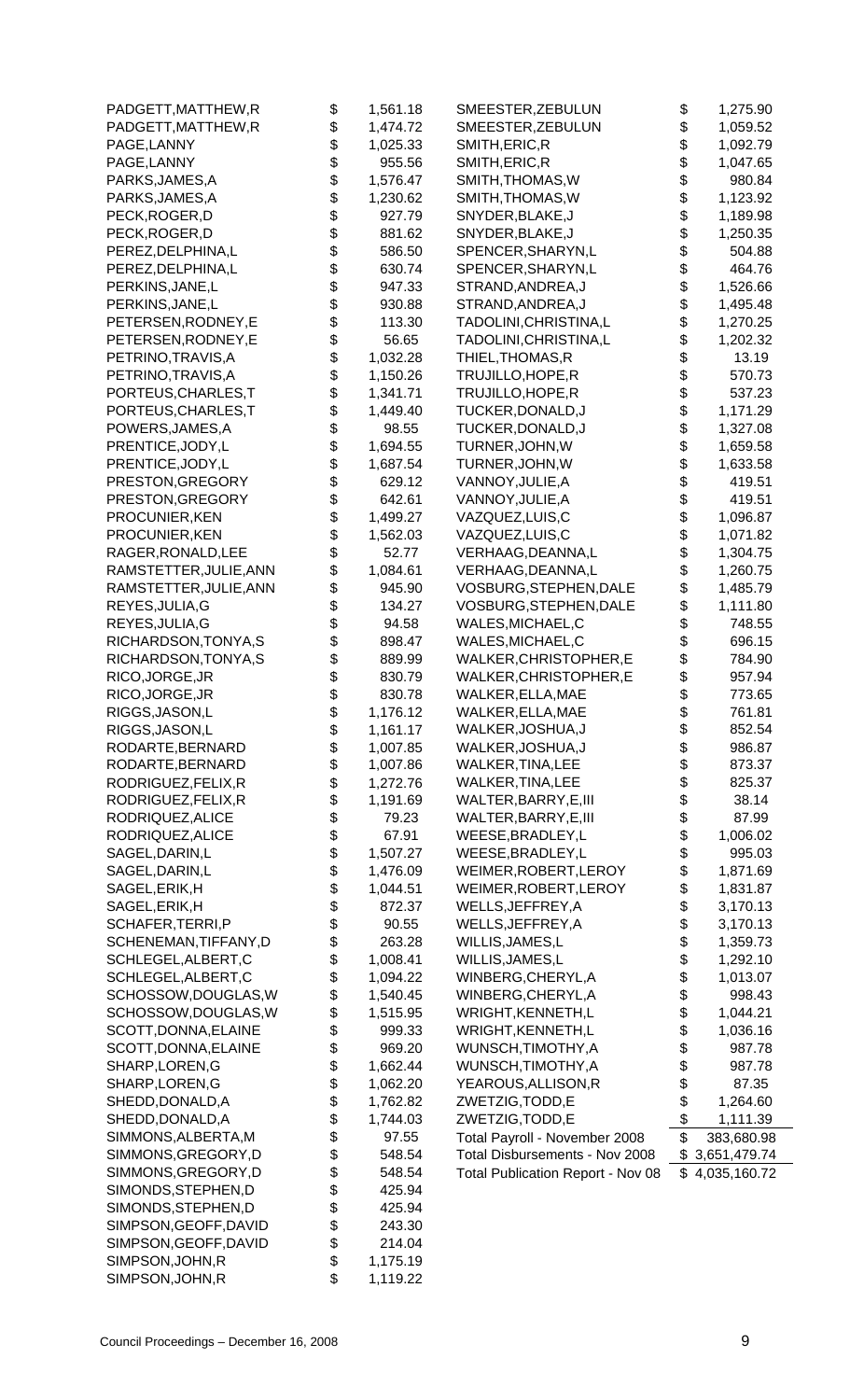- C. Approve the application by Keith J. Lehman, for modification of the premises of Queen Lounge, located at 112 West Kiowa, to include 114 West Kiowa.
- D. Approve the application for renewal and Report of Changes for BPOE Lodge, dba Fort Morgan Elks Lodge No 1143, located at 430 State Street, for a Club Liquor License, with a clear police investigation report.
- E. Approve the application for renewal for Silver Crown Lanes, dba Gold Crown Lanes, Fort Morgan, located at 300 E. Railroad Avenue, for a Tavern Liquor License, with a clear police investigation report.
- F. Second and final reading of Ordinance No. 1079, amending the 2008 Budget entitled, "An Ordinance Amending the Appropriation of Monies for the Funds of the City of Fort Morgan, Colorado," and request to publish by title only.

## **ORDINANCE NO. 1079**

### **AN ORDINANCE AMENDING THE APPROPRIATION OF MONIES FOR THE FUNDS OF THE CITY OF FORT MORGAN, COLORADO**

UPON AND PURSUANT to the revised estimate of the probable revenue and expenses submitted to the City Council of the City of Fort Morgan, Colorado, and upon a budget made by said Council, and for the purpose of raising funds to defray all expenses of conducting the business of the government of the City and payment of all liabilities of the City falling due or accruing during the fiscal year ending December 31, 2008; and,

WHEREAS, the following expenditures from monies which are available for the purpose could not be foreseen or were not anticipated at the time of the adoption of the 2008 municipal budget in 2007.

# BE IT ORDAINED BY THE CITY COUNCIL OF THE CITY OF FORT MORGAN, COLORADO:

 Of the monies arising from electric, water, gas, sewer, and sanitation charges, taxes, fines, licenses and all other sources of monies of the City of Fort Morgan, the appropriation to the several funds of said City for the purposes of operations, debt service and capital outlays is amended as follows and attached hereto and incorporated herein by reference:

|                            | Original                   |            |                  |                                         |                      | <b>Amended</b>                   |  |
|----------------------------|----------------------------|------------|------------------|-----------------------------------------|----------------------|----------------------------------|--|
| <b>Fund</b>                | Appropriation              |            | <b>Amendment</b> |                                         | <b>Appropriation</b> |                                  |  |
| <b>General Fund</b>        | \$                         | 9,160,039  | \$               | 350,000                                 | \$                   | 9,510,039                        |  |
| <b>After School Fund</b>   | \$                         | 57,335     |                  | 0                                       | \$                   | 57,335                           |  |
| Capital Improvement Fund   | \$                         | 3,456,623  | \$<br>\$         | 0                                       | \$                   | 3,456,623                        |  |
| Golf Fund                  | \$                         | 856,168    |                  | O                                       | \$                   | 856,168                          |  |
| <b>Conservation Trust</b>  | \$                         | 103,150    |                  | 0                                       | \$                   | 103,150                          |  |
| <b>Electric Fund</b>       | \$                         | 16,581,229 | \$\$             | 0                                       | \$                   | 16,581,229                       |  |
| <b>Water Fund</b>          | \$                         | 5,935,040  |                  | O                                       | \$                   | 5,935,040                        |  |
| Gas Fund                   | \$                         | 5,367,225  | \$               | 1,600,000                               | \$                   | 6,967,225                        |  |
| Sewer Fund                 | \$                         | 1,946,379  |                  | Ő                                       | \$                   | 1,946,379                        |  |
| <b>Sanitation Fund</b>     | \$                         | 1,260,179  | \$\$             | 0                                       | \$                   | 1,260,179                        |  |
| <b>Fiber Optic Fund</b>    | \$                         | 30,110     |                  | 0                                       | \$                   | 30,110                           |  |
| <b>Perpetual Care Fund</b> | \$                         | 15,200     | \$               |                                         | \$                   | 15,200                           |  |
| Self-Insurance Fund        | \$                         | 2,500,025  |                  | 125,000                                 | \$                   | 2,625,025                        |  |
| <b>Riverview GID Fund</b>  | \$                         | 1,225,000  | \$               | 0                                       | \$                   | 1,225,000                        |  |
| Total                      |                            | 8,493,702  | \$               | 2,075,000                               | \$                   | 50,568,702                       |  |
| <b>Fund</b>                | Original<br><b>Revenue</b> |            |                  | <b>Fund Reserve</b><br><b>Amendment</b> |                      | <b>Amended</b><br><b>Revenue</b> |  |
| General Fund               | 9,188,623<br>\$            |            | \$               | 350,000                                 |                      | \$<br>9,538,623                  |  |
| <b>Gas Fund</b>            | 5,744,949<br>\$            |            | \$               | 1,600,000                               |                      | \$<br>7,344,949                  |  |

INTRODUCED, READ ON FIRST READING AND ORDERED PUBLISHED this 2<sup>nd</sup> day of December 2008.

Self-Insurance \$ 3,217,000 \$ 125,000 \$ 3,342,025

 THE CITY COUNCIL OF THE CITY OF FORT MORGAN, COLORADO

[SEAL]

By: /s/ Jack L. Darnell